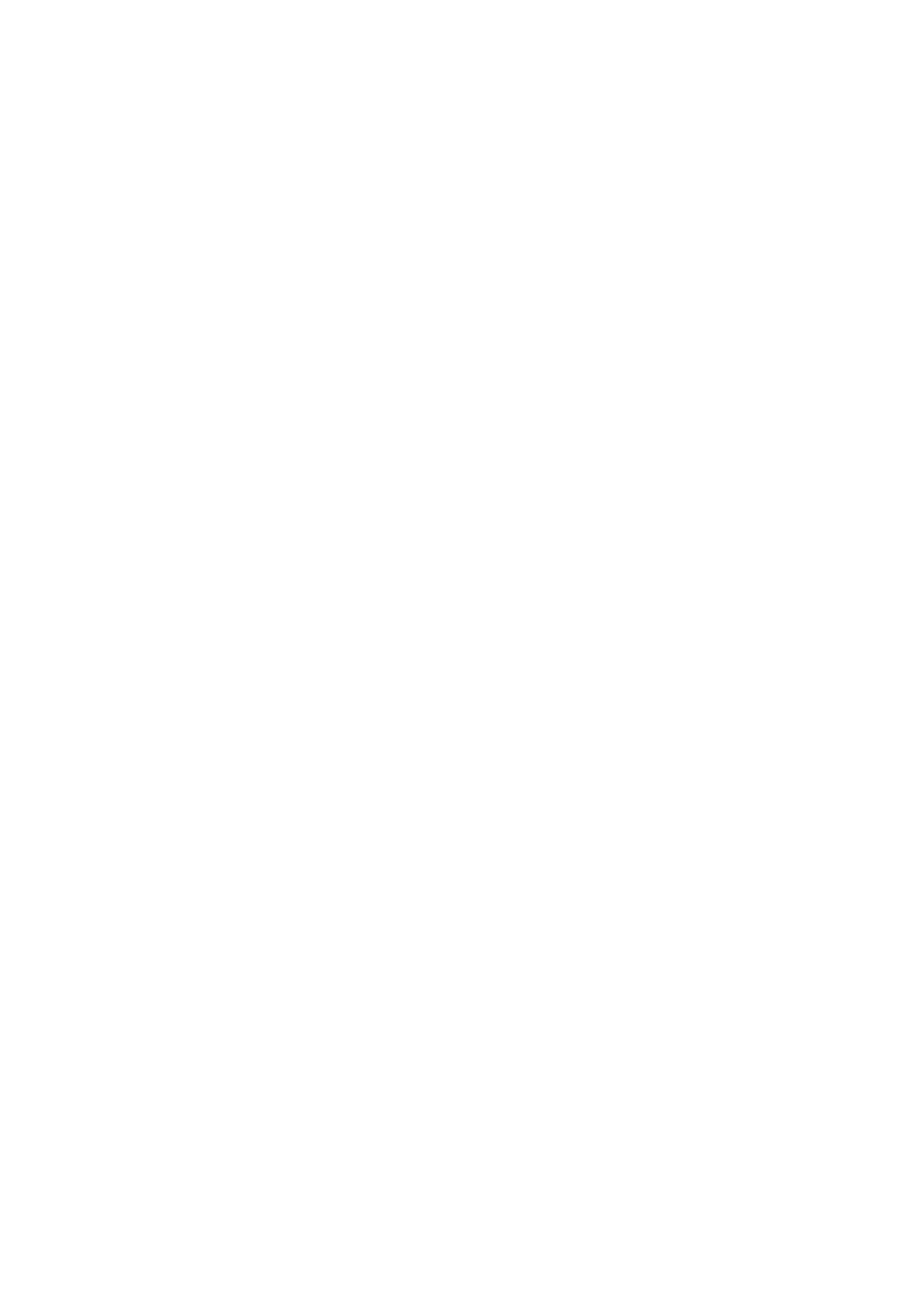### **In the case of Davtyan v. Armenia,**

The European Court of Human Rights (Fourth Section), sitting as a Committee composed of:

Jolien Schukking, *President,*

Armen Harutyunyan,

Ana Maria Guerra Martins, *judges,*

and Ilse Freiwirth, *Deputy Section Registrar,*

Having regard to:

the applications (nos. 54261/13 and 18361/16) against the Republic of Armenia lodged with the Court under Article 34 of the Convention for the Protection of Human Rights and Fundamental Freedoms ("the Convention") on 17 August 2013 and 23 March 2016 respectively by an Armenian national, Mr Samvel Davtyan, born in 1968 and, at the material time, detained in Yerevan ("the applicant") who was represented by Mr K. Hakobyan, a lawyer practising in Yerevan;

the decision to give notice of the complaints concerning the applicant's alleged ill-treatment, the alleged failure to carry out an effective investigation and the fairness of the trial to the Armenian Government ("the Government"), represented by their Agent, Mr Y. Kirakosyan, Representative of the Republic of Armenia to the European Court of Human Rights, and to declare inadmissible the remainder of the application;

the parties' observations;

Having deliberated in private on 8 February 2022,

Delivers the following judgment, which was adopted on that date:

## SUBJECT MATTER OF THE CASE

1. The case concerns the applicant's alleged ill-treatment and the alleged lack of an effective investigation. It also concerns the alleged unfairness of the applicant's trial as regards the reliance by the courts on his confession allegedly obtained under duress. It raises issues under Articles 3 and 6 of the Convention.

<span id="page-2-0"></span>2. On 23 September 2011 at 8.30 a.m. the applicant was taken to the Principal Department for the Fight Against Organised Crime (PDFAOC) of the Armenian Police, where he was allegedly subjected to several hours of ill-treatment by police officers who started by hitting the applicant on various parts of his body. At 11.30 a.m. the applicant was questioned and placed under arrest by an investigator of the Principal Department for Investigations (PDI) of the Armenian Police. His ill-treatment allegedly continued thereafter, and included stripping him and handcuffing his hands and feet to a chair, beating him with rubber batons, administering electric shocks and kicking him on the soles of his feet, back, ribs and other parts of the body, demanding that he confess to a crime. At 11.30 p.m. the applicant was admitted to a police temporary holding facility where a number of injuries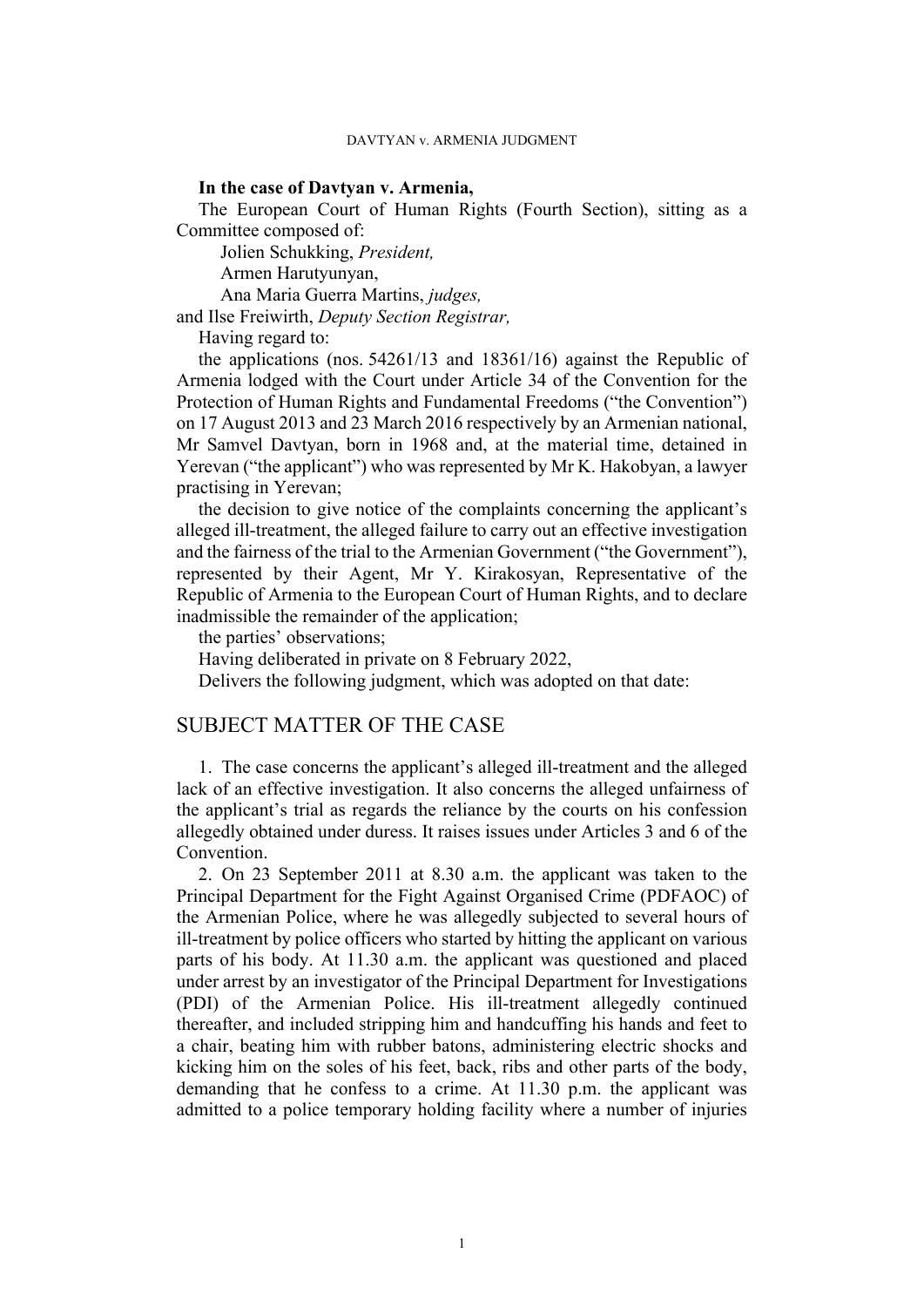#### DAVTYAN v. ARMENIA JUDGMENT

were recorded, including "a wound and swelling on the left temple, reddish traces on the back, wounds on both shins, swelling of the right hand, swelling of both feet, and a wound on the right wrist". A notification of the applicant's injuries was sent to the PDI. On 24 September 2011 the PDI investigator questioned the applicant who confessed to the crime. On 1 October 2011 the PDI investigator examined the medical register of the temporary holding facility and on 3 October 2011 he questioned the applicant who refused to testify about his injuries. On 4 October 2011 the applicant was examined by a forensic medical expert, as ordered by the investigator, who confirmed part of the applicant's injuries, finding that they had been inflicted by a blunt hard object.

<span id="page-3-0"></span>3. In October 2011 the applicant appointed a lawyer of his choosing who contested the results of the forensic medical examination, alleging the applicant's ill-treatment. On 6 April 2012 the PDI investigator took statements from two PDFAOC officers who had effected the applicant's arrest. Both made identical one-paragraph-long statements, denying the applicant's ill-treatment and alleging that the applicant had resisted arrest, resulting in the use of force and the applicant falling during the incident, which may have been the cause of his injuries. No questions were posed by the investigator. In June and July 2012 the applicant complained in detail to the General Prosecutor about his alleged ill-treatment and requested that his allegations be investigated by the Special Investigative Service (SIS). His complaint of July 2012 was forwarded to that authority which questioned the applicant on 15 August 2012 who insisted on his complaint and refused to answer questions about his injuries. On 23 August 2012 the SIS refused to institute criminal proceedings, citing the statements of the two PDFAOC officers and the applicant's refusal to testify and concluding that his injuries had resulted from the lawful use of force by the arresting officers who had tried to prevent the applicant's flight. The applicant's appeals against that decision were dismissed by the courts. Separately, the applicant was found guilty and sentenced to fifteen years' imprisonment in the trial against him. In doing so, the courts relied, *inter alia*, on the applicant's confession of 24 September 2011 and dismissed the applicant's requests to exclude that evidence.

## THE COURT'S ASSESSMENT

### I. JOINDER OF THE APPLICATIONS

4. Having regard to the similar subject matter of the applications, the Court finds it appropriate to examine them jointly in a single judgment (Rule 42 § 1 of the Rules of Court).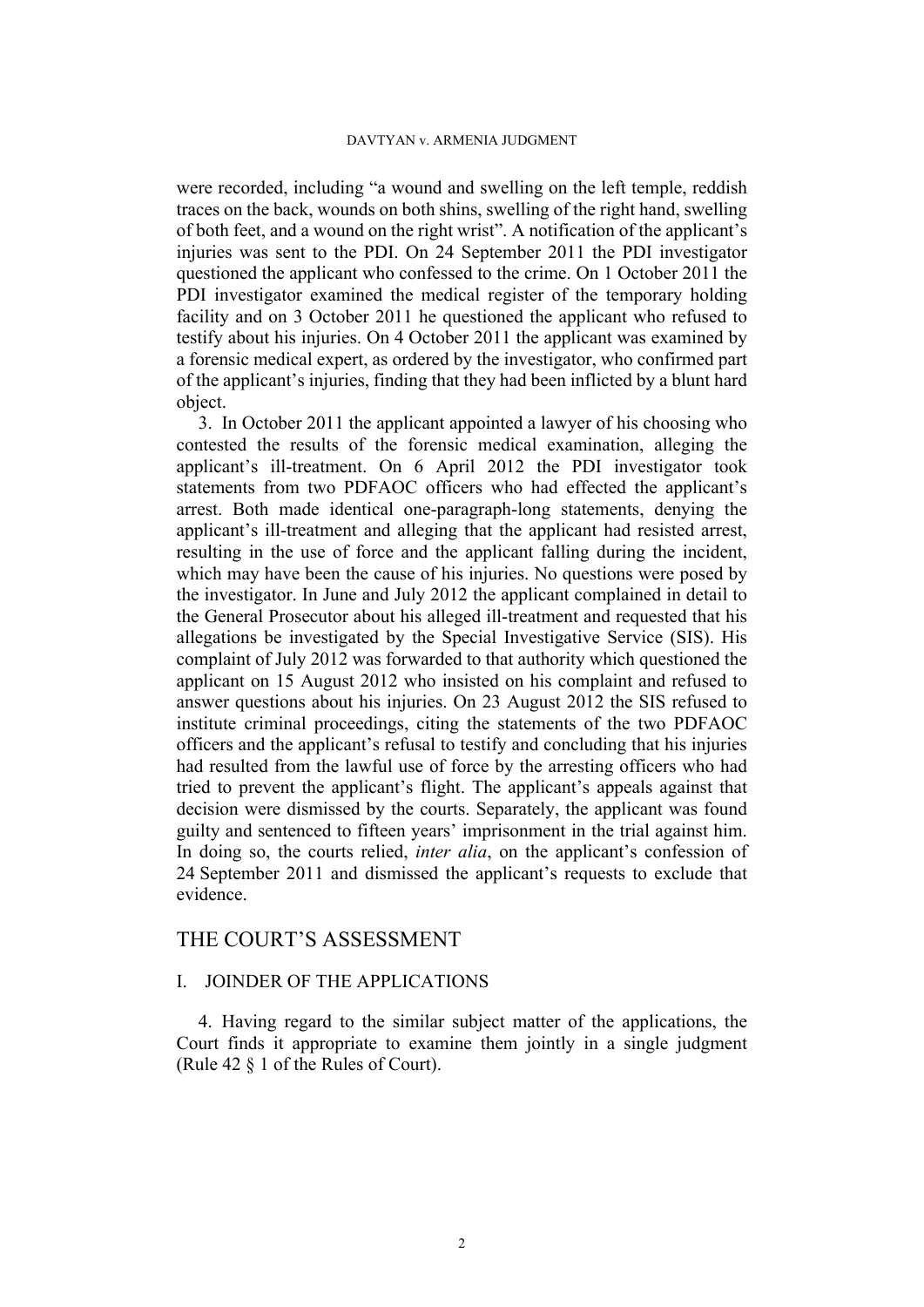#### II. ALLEGED VIOLATION OF ARTICLE 3 OF THE CONVENTION

5. The Court notes that this complaint is not manifestly ill-founded within the meaning of Article 35  $\S$  3 (a) of the Convention or inadmissible on any other grounds. It must therefore be declared admissible.

6. The general principles concerning the prohibition of ill-treatment and the obligation to carry out an effective investigation of such allegations have been summarised in *Bouyid v. Belgium* ([GC], no. 23380/09, §§ 81-90, 100-01 and 114-23, ECHR 2015).

7. The Court considers it necessary to examine first the procedural aspect of Article 3. It notes that, once the applicant's injuries were discovered at the police temporary holding facility, a notification was sent to the PDI which, in the Court's opinion, was not an independent authority to investigate the applicant's injuries. Firstly, the PDI and the PDFAOC had an institutional connection, both agencies being part of the police system of Armenia. Secondly, the PDI was the authority investigating the criminal case against the applicant, moreover, in close cooperation with the officers of the PDFAOC who were alleged to have ill-treated him. Its investigators, while not directly implicated in the alleged ill-treatment, were nevertheless the officials who took the applicant's confession made allegedly as a result of that very ill-treatment. Thirdly, the Government themselves admitted that the impartial and competent authority in this case was the SIS. It follows that from the very outset the investigation was led by an authority which lacked the requisite independence.

8. The Court further notes that, despite being informed of the applicant's injuries already on or around 23 September 2011, it was not until 1 October 2011 that the PDI investigator took any actions in that respect by examining the relevant medical register. The applicant's examination by the forensic medical expert did not take place for another three days (see paragraph [2](#page-2-0)  above). Such delays in carrying out the applicant's medical examination by a qualified specialist must have resulted in loss of valuable evidence. Furthermore, it was not until 6 April 2012, that is more than six months later, that the investigator interviewed the two arresting police officers. The resulting statements contained brief identical texts lacking detail, without any questions being posed by the investigator, and cannot be considered a serious attempt to clarify the circumstances of the applicant's injuries (see paragraph [3](#page-3-0) above).

9. The Court lastly notes that the investigation was eventually referred to the SIS by the General Prosecutor's Office in July 2012 with a delay of about ten months, after the applicant's repeated complaints. It appears that the only investigative measure taken by that authority was the applicant's questioning of 15 August 2012, followed almost immediately, namely on 23 August 2012, by the decision refusing the institution of criminal proceedings, which was based entirely on the above-mentioned statements of the two police officers,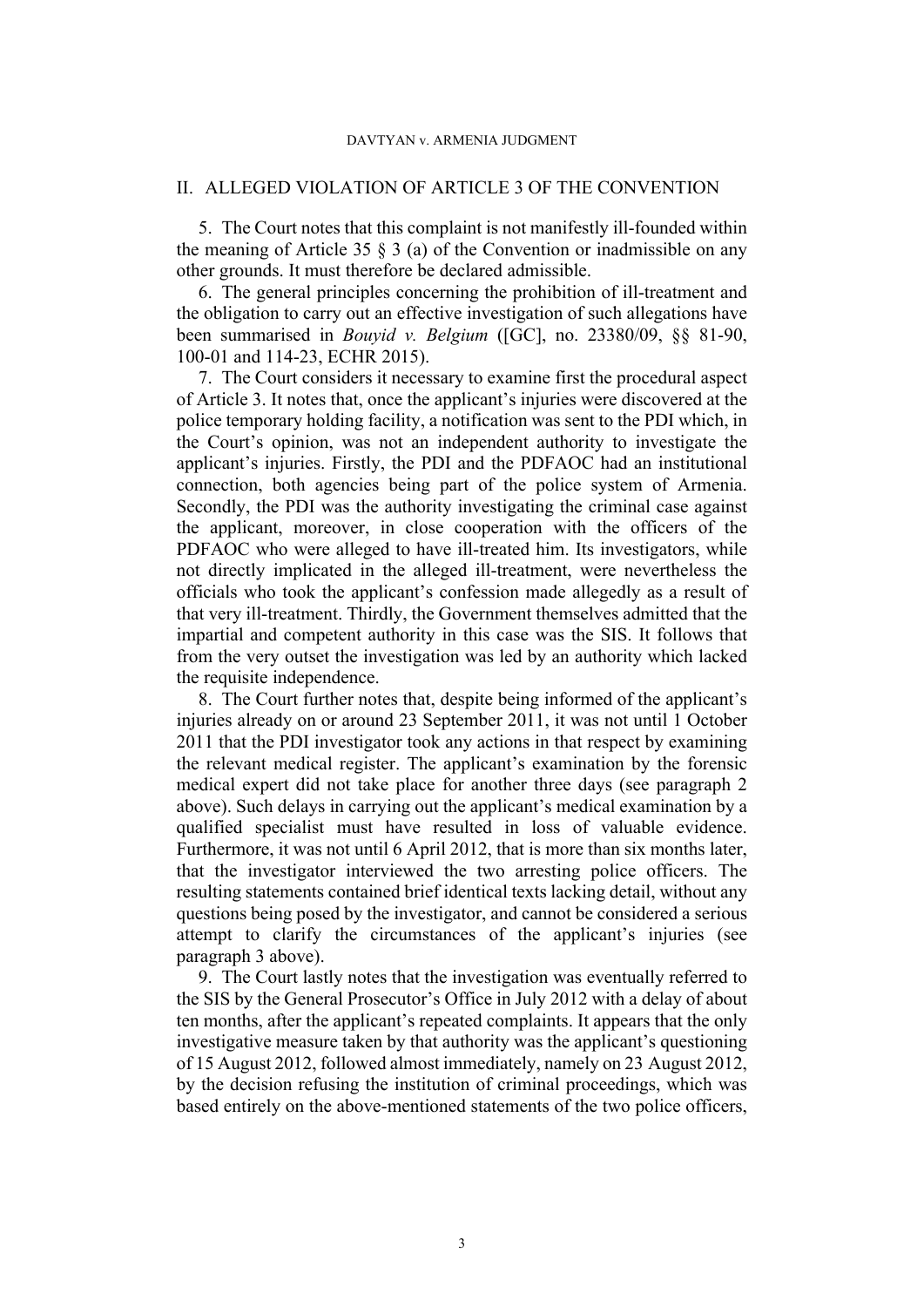despite the apparent shortcomings of that evidence and lack of impartiality of those witnesses. It is notable that throughout that entire period, since no criminal case was ever instituted, the applicant was not able to avail himself of the rights enjoyed by a victim in criminal proceedings. While the applicant was eventually able to contest the investigator's decision before the courts, the latter, when dismissing the applicant's appeals, did not conduct their own investigation of the facts surrounding his injuries and relied entirely on the evidence collected by the investigating authorities.

10. While arguing that the applicant had failed to make a credible assertion of ill-treatment, the Government, at the same time, admitted that the authorities had launched an inquiry into possible ill-treatment of their own motion having discovered the applicant's injuries. In such circumstances, it was their obligation to ensure that that matter received an adequate, prompt and impartial response. In this connection, it is also important to keep in mind the psychological effects that ill-treatment may have on its victims, including undermining their capacity to come forward (see *Mocanu and Others v. Romania* [GC], nos. 10865/09 and 2 others, § 274, ECHR 2014 (extracts)). It is true that the applicant refused to testify when questioned about his injuries on 3 October 2011. The Court notes, however, that that questioning was held at a time when the investigation was led by the PDI and, moreover, was conducted by its investigator who had obtained the applicant's confession. Thus, his unwillingness to cooperate can be explained by the lack of impartiality of that authority and the distrust which the applicant must have felt towards the investigator. While the applicant's refusal to testify when later questioned by the SIS investigator may be less understandable, this, nevertheless, cannot serve as a justification for all the flaws in the investigation preceding that questioning or the hasty conclusions and closure of the investigation by the SIS almost immediately thereafter. It is notable that, while refusing to answer questions, the applicant did, however, insist on his rather detailed written complaint addressed to the General Prosecutor, while explaining his refusal to testify with loss of trust in the investigation after almost one year without any progress.

11. In the light of the above, the Court concludes that the authorities failed to conduct an effective investigation into the circumstances of the applicant's alleged ill-treatment.

12. As regards the substantive aspect of Article 3, the Government, relying on the results of the official investigation, alleged that the applicant's injuries had been sustained as a result of lawful and proportionate use of force by the police officers after he had resisted his arrest. The Court notes, however, that this conclusion was reached following a flawed and perfunctory investigation, as described above, and cannot be considered as credible and satisfactory. It was based entirely on the statements of the two arresting police officers, who were not impartial witnesses, and was not supported by any other evidence, including any medical assessments. It is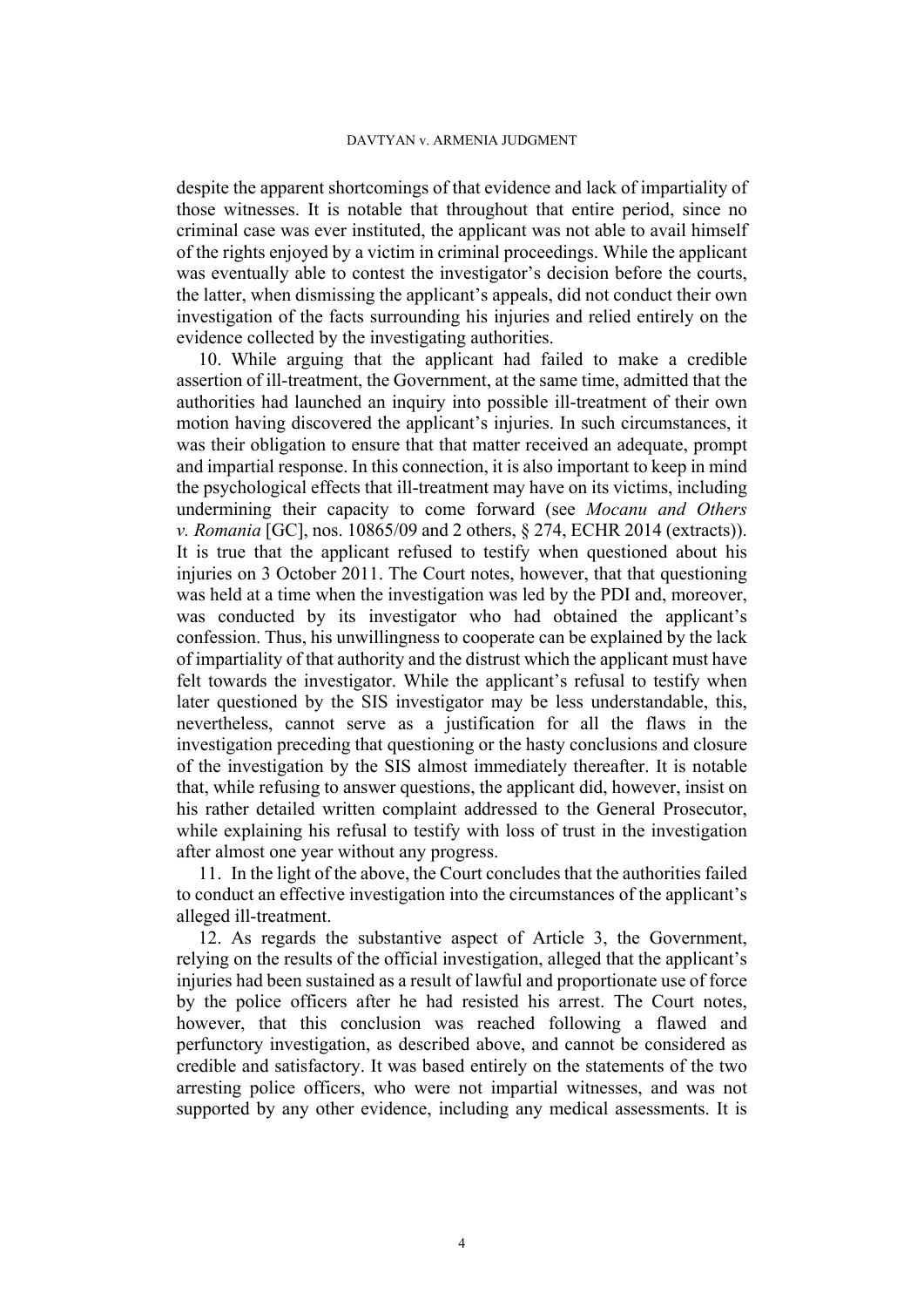#### DAVTYAN v. ARMENIA JUDGMENT

notable that no report was filed at the material time by the arresting police officers about any injuries sustained by the applicant during his arrest as required under section 29 of the Police Act (see *Mushegh Saghatelyan v. Armenia*, no. 23086/08, § 122, 20 September 2018), whereas the applicant consistently denied that version of events throughout the investigation.

13. In view of the above, the Court considers that the Government have failed to provide a plausible explanation for the applicant's injuries. In particular, it has not been shown that his injuries were the result of a use of force that had been made strictly necessary by his conduct (see *Bouyid*, cited above, § 100). The Court therefore concludes that the applicant has suffered inhuman and degrading treatment within the meaning of Article 3.

14. There has accordingly been a violation of Article 3 of the Convention in its substantive and procedural limbs.

### III. OTHER ALLEGED VIOLATIONS UNDER WELL-ESTABLISHED CASE-LAW

15. The applicant also raised a complaint under Article 6 of the Convention which is covered by the well-established case-law of the Court. That complaint is not manifestly ill-founded within the meaning of Article 35 § 3 (a) of the Convention, nor is it inadmissible on any other grounds. Accordingly, it must be declared admissible.

16. The Court refers to its case-law principles under Article 6 concerning the admission of statements obtained in breach of Article 3 of the Convention as evidence in criminal proceedings (see *Gäfgen v. Germany* [GC], no. 22978/05, § 166, ECHR 2010, and *Ibrahim and Others v. the United Kingdom* [GC], nos. 50541/08 and 3 others, § 254, 13 September 2016). In the present case, the applicant confessed to a crime as a result of his ill-treatment. The fact that the applicant confessed to the PDI investigator and not the police officers who had ill-treated him is, in the Court's opinion, not decisive (compare *Harutyunyan v. Armenia*, no. 36549/03, § 65, ECHR 2007-III). Later that confession statement was relied on by the courts when finding the applicant guilty. This rendered the applicant's trial as a whole unfair, irrespective of the probative value of the statement in question and irrespective of whether its use was decisive in securing the applicant's conviction (see *Gäfgen*, cited above, § 166).

17. There has accordingly been a violation of Article 6 of the Convention.

## APPLICATION OF ARTICLE 41 OF THE CONVENTION

18. The applicant claimed 20,000 euros (EUR) in respect of non-pecuniary damage and 2,000,000 Armenian drams (AMD) in respect of costs and expenses incurred before the Court.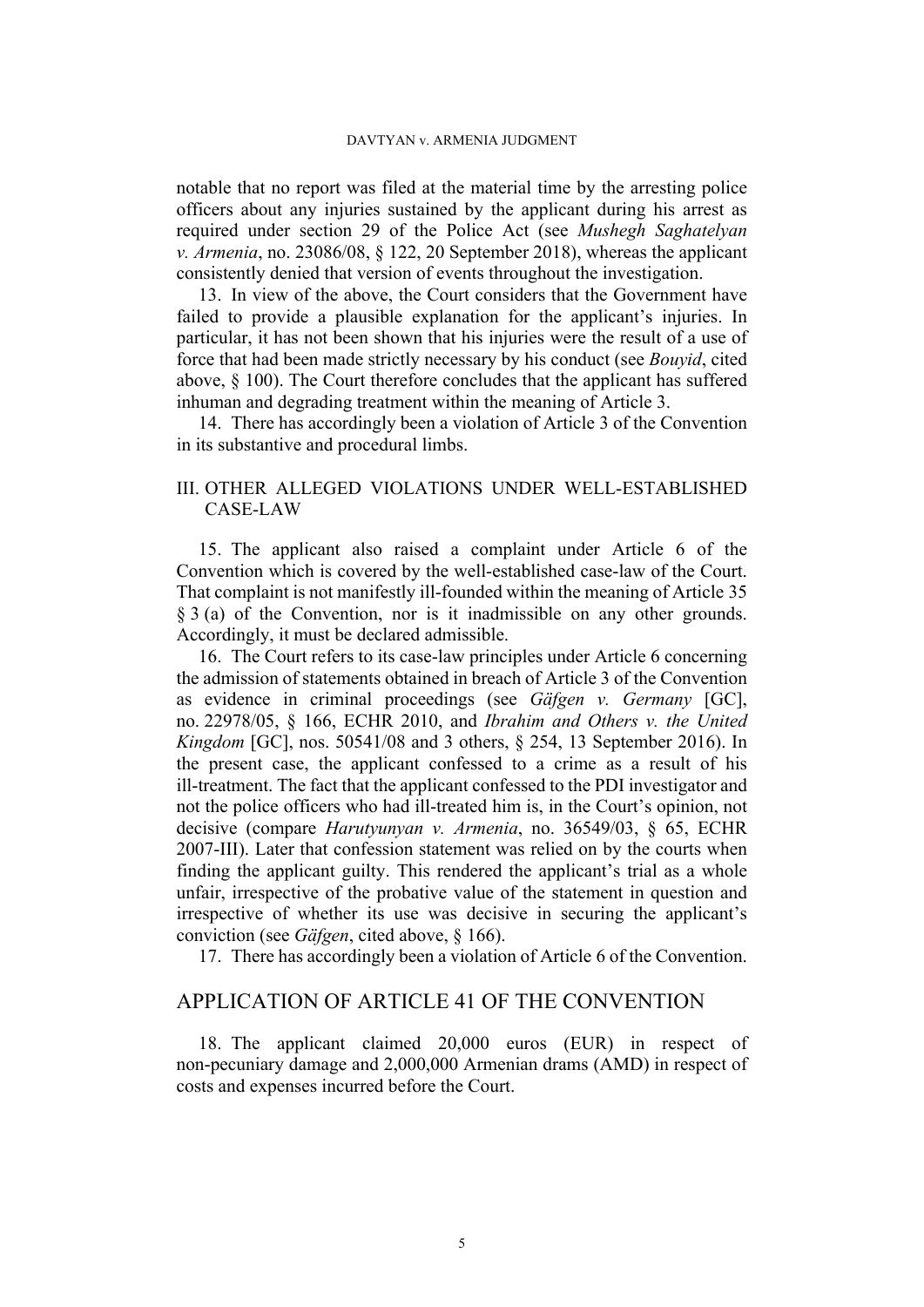19. The Court awards the applicant 18,000 EUR in respect of non-pecuniary damage, plus any tax that may be chargeable. It further considers it reasonable to award him EUR 2,000 for costs and expenses, plus any tax that may be chargeable to the applicant.

20. The Court further considers it appropriate that the default interest rate should be based on the marginal lending rate of the European Central Bank, to which should be added three percentage points.

## FOR THESE REASONS, THE COURT, UNANIMOUSLY,

- 1. *Decides* to join the applications;
- 2. *Declares* the applications admissible;
- 3. *Holds* that there has been a violation of Article 3 of the Convention in its substantive and procedural limbs;
- 4. *Holds* that there has been a violation of Article 6 of the Convention as regards the fairness of the applicant's trial;
- 5. *Holds*
	- (a) that the respondent State is to pay the applicant, within three months, the following amounts, to be converted into the currency of the respondent State at the rate applicable at the date of settlement:
		- (i) EUR 18,000 (eighteen thousand euros), plus any tax that may be chargeable, in respect of non-pecuniary damage;
		- (ii) EUR 2,000 (two thousand euros), plus any tax that may be chargeable to the applicant, in respect of costs and expenses;
	- (b) that from the expiry of the above-mentioned three months until settlement simple interest shall be payable on the above amounts at a rate equal to the marginal lending rate of the European Central Bank during the default period plus three percentage points;
- 6. *Dismisses* the remainder of the applicant's claim for just satisfaction.